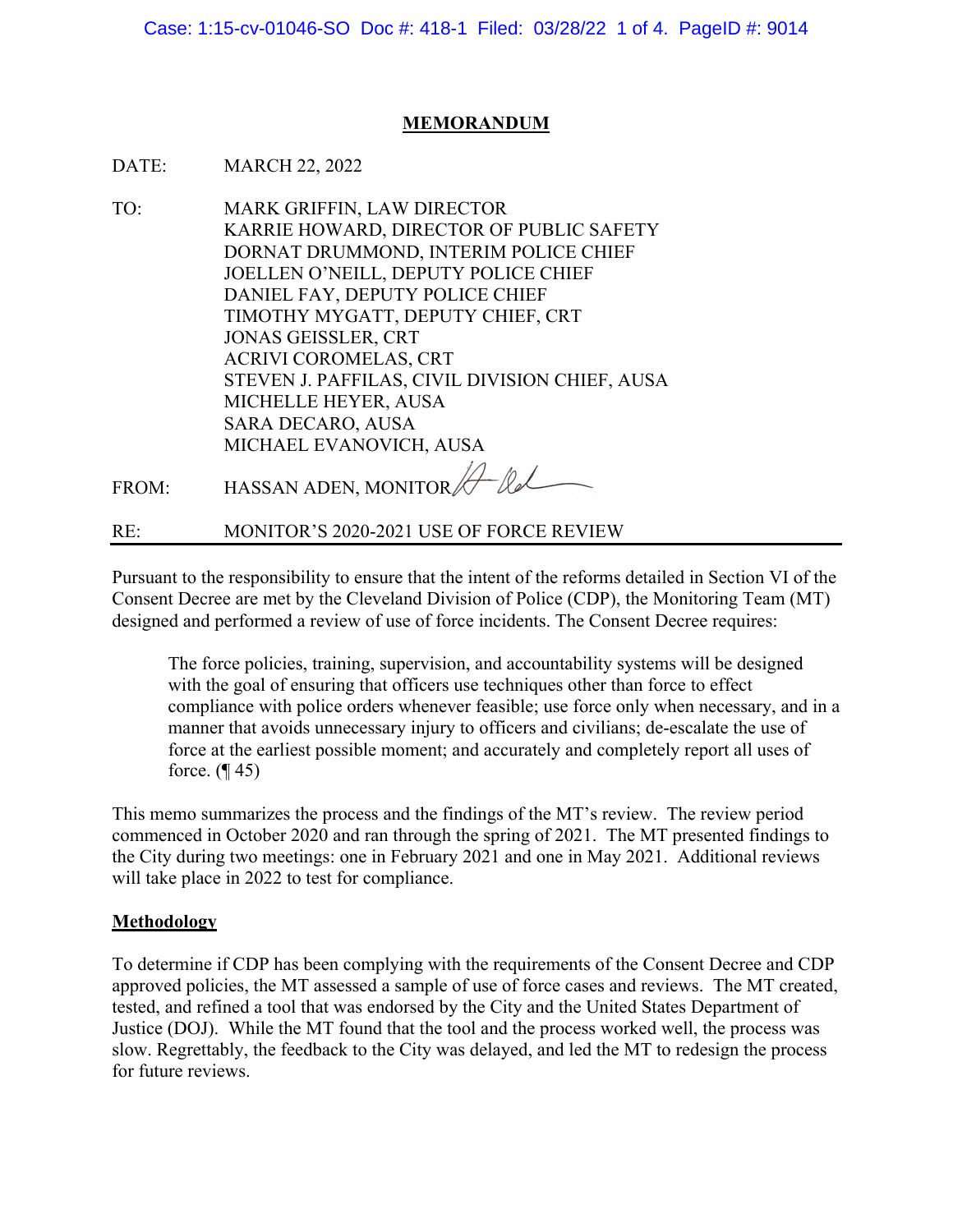Selection of Cases: The MT drew a representative sample of use of force incidents that occurred between 2018 and 2019, were reviewed completely by the chain of command, and were closed by early June 2020. Cases were broken out by the reported level of force used (Levels 1, 2, and 3) and cases were randomly selected from within the category. Level 1 refers to force that is reasonably likely to cause only transient pain and/or disorientation, but not expected to cause injury; un-holstering a weapon is also considered Level 1. Level 2 is force that causes an injury, could reasonably be expected to cause an injury, or results in a complaint of an injury. Level 3 is force that includes deadly force, and uses of force that result in death or serious physical harm. (See CDP Policy 2.01.01 for the full definitions of each level of force).

The sample included 130 cases, with an oversample of non-firearm Level 1 cases. The MT's sampling frame reflected a 95% confidence interval, a 10% margin of error, and a response distribution of 80%. Sample cases were extracted based on the agreed upon methodology mentioned above.

| Sample Composition     |                    |     |                |
|------------------------|--------------------|-----|----------------|
|                        |                    |     | # of           |
| <b>Force Level</b>     | Population Sample* |     | <b>Reviews</b> |
| Level 3                | 27                 | 27  | 54             |
| Level 2                | 227                | 49  | 98             |
| Level 1 (all) $\wedge$ | 421                | 54  | 54             |
| <b>TOTAL</b>           | 675                | 130 | 206            |

\*95% Confidence Interval, +/- 10% Margin of Error, 80% Response Distribution  $\wedge$  Level 1 cases will be oversampled via random oversampling when the case numbers are sampled

Assignment of Cases: The cases were divided into six phases and assigned to MT members for review. The MT believed initially that each phase would require one month to review and then those findings would be presented to the City. In practice, the reviews took longer than expected and the MT facilitated discussions on a select number of cases in May of 2021 for three phases and November 2021 for the remaining cases.

To expedite the review and to allow for a larger sample, the MT's methodology used a process with a different number of reviewers based on the level of force of each case.

- Level 2s and 3s were reviewed by 2 reviewers
- Level 1s were reviewed by 1 reviewer

Review of Cases: CDP provided the reviewers access through laptops with VPN and IAPro (accountability management software) access. Case files were deposited into the electronic filesharing system used by the Monitoring Team and CDP. This process protects personally identifiable information in transit and at rest. CDP provided access to evidence.com to all reviewers to access the Wearable Camera System footage. Reviewers used the approved tool in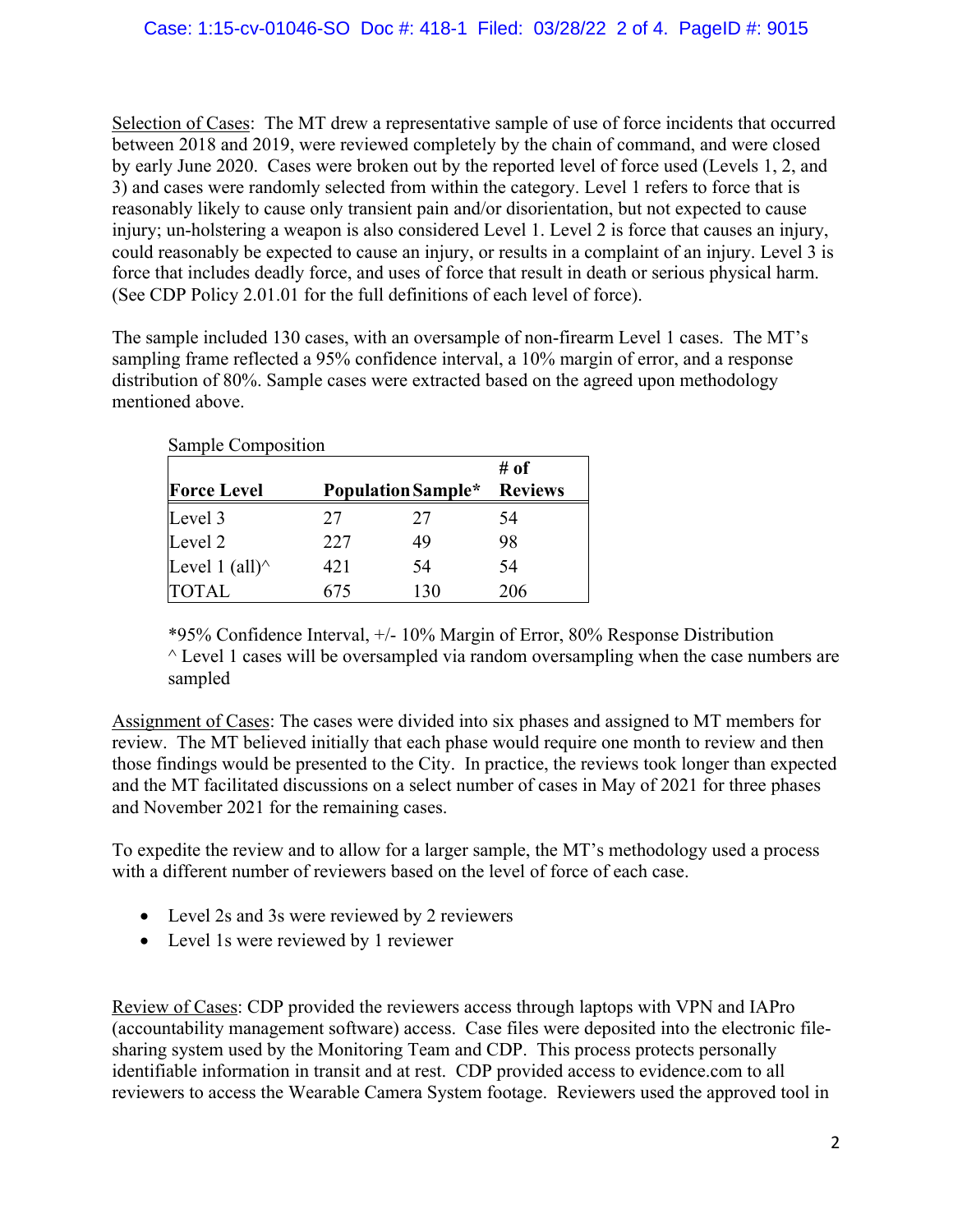Alchemer, allowing reviewers to assess each of the cases in an electronic format to facilitate analysis of the data. The data collected using the tool was saved to the cloud and individual reviews may be downloaded as a PDF. A subset of the MT sample was also reviewed by experts retained by the DOJ. The DOJ sub-sample was identified by its own experts, not by the MT.

The review of Level 1 cases (both non-firearms and pointing firearms cases) was limited to a reduced set of assessment questions, focusing on necessity of the force, proportionality of the force, reasonableness of the force, efforts to deescalate where appropriate, and overall quality of the report and review. This expedited review allowed more cases to be reviewed and enhanced the ability of the MT to determine if over/underreporting or misclassification of cases occurred. The Monitoring Team planned, but did not find it necessary, to increase the number of reviews of the Level 2 cases based on its review of the Level 1 cases.

The data from Alchemer was reviewed and cases where the MT reviewer disagreed with the chain of command review on reasonableness, proportionality or necessity, as well as officers' attempts/or failure to deescalate were flagged. The MT also flagged for further review any case where the MT reviewers were not aligned. The MT held internal calls to reconcile any differences within the team and to discuss cases where other concerns, relating to tactics, supervision, or training issues were identified.

## **Findings**

General Findings: Overall, on force in particular, the MT found that officers' use of force is generally within policy, the chain of command reviews are identifying and dealing appropriately with problematic uses of force (by referring cases to Internal Affairs or Training), and supervisors on scene are engaged with officers.

The MT's review did highlight a few deficiencies by CDP officers in tactics and the ability to deescalate, both of which at times created the need for force. Similarly concerning is the reality that use of force reviews by the chain of command continue to take months to complete, which is unfair to the officers involved and creates potential liability issues for the City. Policy 2.01.06 dictates that "each level in the chain of command shall review the [use of force] report within three tours of duty"; conversely our reviews indicated that they could take as long as several months. Understanding that Policy 2.01.06 went into effect in 2021 and the cases the monitoring team subject matter experts reviewed were from 2018 and 2019, the purpose for noting the delays in this document, serves to advise the City and the CDP that review timelines will be a focus of our upcoming compliance reviews and assessments of use of force cases. Finally, the Division needs to create processes and structures for lessons from the street – such as inadequate de-escalation or problematic tactics – to be addressed in training. In the sample of cases reviewed, there was no indication by the chain of command that the Training Section was advised of the issues described here.

Specific Findings: In the May 2021 discussion, the MT identified only one case where there was a difference of opinion in the review by the chain of command and the MT's reviewers. There were nine cases where the reviewers identified tactical issues that could have changed outcomes (i.e., the level of force used, or the need to use force altogether) and as such should be reviewed,